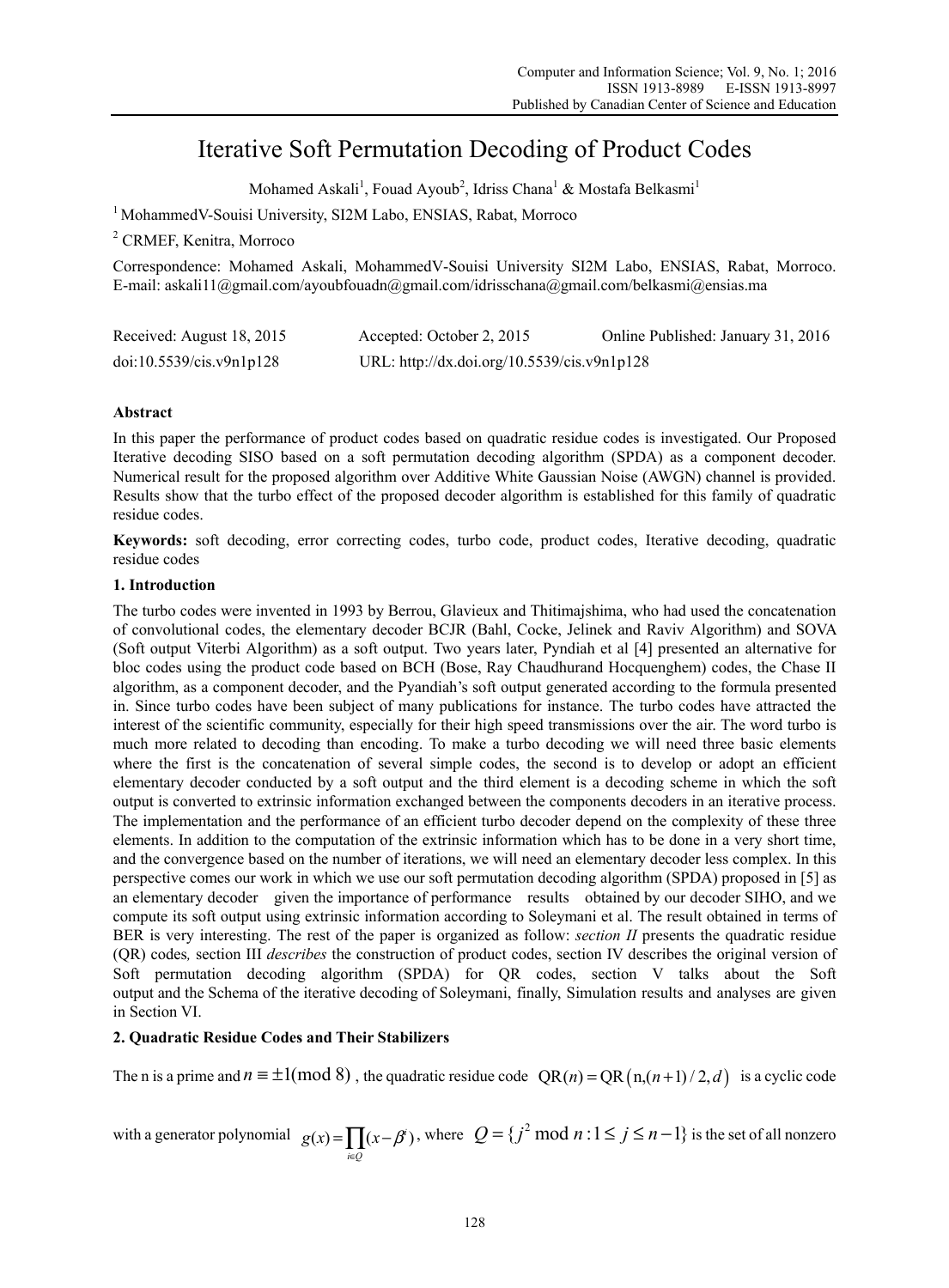quadratic residue integers modulo n and β is a primitive **nth** root of unity in GF(2m), where m is the smallest positive integer such that n divides  $2^m$  - 1. A QR(n) code, where d is odd, can be extended to a  $EQR(n) = EQR(n+1,(n+1)/2,d+1)$  code whose codewords are obtained by adjoining a parity-check bit to a fixed

position  $\infty$  of every codeword of the  $\frac{QR(n)}{code}$  code. For all values of n, the binary  $EQR(n)$  is invariant under the projective special linear group  $PSL<sub>2</sub>(n)$ , which we define as follows:

For a prime  $n \equiv \pm 1 \pmod{8}$ , the set of permutations over  $\{0,1,2,...,n-1,\infty\}$ , of the form  $y \rightarrow (ay+b)/cy+d$  where a, b, c and d are elements of GF(n) verifying : ad-bc=1 form a group called the projective special linear group  $G=PSL_2(n)$ , of order  $|G|=n(n^2-1)/2$ .  $PSL_2(n)$  can be generated by the three following permutations [3]:  $S: y \rightarrow y+1$ ;  $V: y \rightarrow \rho^2 y$ ;  $T: y \rightarrow -1/y$ . where  $\rho$  is a primitive element of GF(n). By a theorem of Gleason and Prange, the automorphism group of an extended quadratic residue code has a subgroup which is isomorphic to either  $PSL<sub>2</sub>(n)$ .

#### **3. Product Codes**

The product codes are constructed by concatenation of two or more linear block codes. We consider two basic block codes C<sub>1</sub> and C<sub>2</sub> characterized by parameters  $(n_1, k_1, d_1, R_1)$  and  $(n_2, k_2, d_2, R_2)$  where n<sub>i</sub> represent the code length,  $k_i$  the length of the message  $d_i$  the minimum distance Hamming and  $R_i$  the code rate. The product code  $C_p = C_1 \times C_2$  is represented in the form of matrix with  $n_1$  rows and  $n_2$  columns. Where the information forms a sub-matrix M of  $k_1$  lines and  $k_2$  columns, each of the lines  $k_1$  from M is coded by the code  $C_1$  and each of the  $n_1$  columns is coded by the code  $C_2$ . The resultant parameters of the product code  $C_p$  are

 $(n_p, k_p, d_p, R_p)$  where  $n_p = n_1 \times n_2$ ,  $k_p = k_1 \times k_2$  and  $d_p = d_1 \times d_2$ , the code rate is

 $R_p = R_1 \times R_2$ . An important Property of these codes is that if the n1 columns are by construction the C2's

code words, and k2 lines are C1's code words, the n1-k1 remaining lines of the resultant code word are C1's code words. In other hand the major advantage of product codes is a gain in minimum distance, and their major disadvantage is the loss in codes rate, subsequently, we consider that codes C1 and C2 are identical.



Figure 1. Construction of product code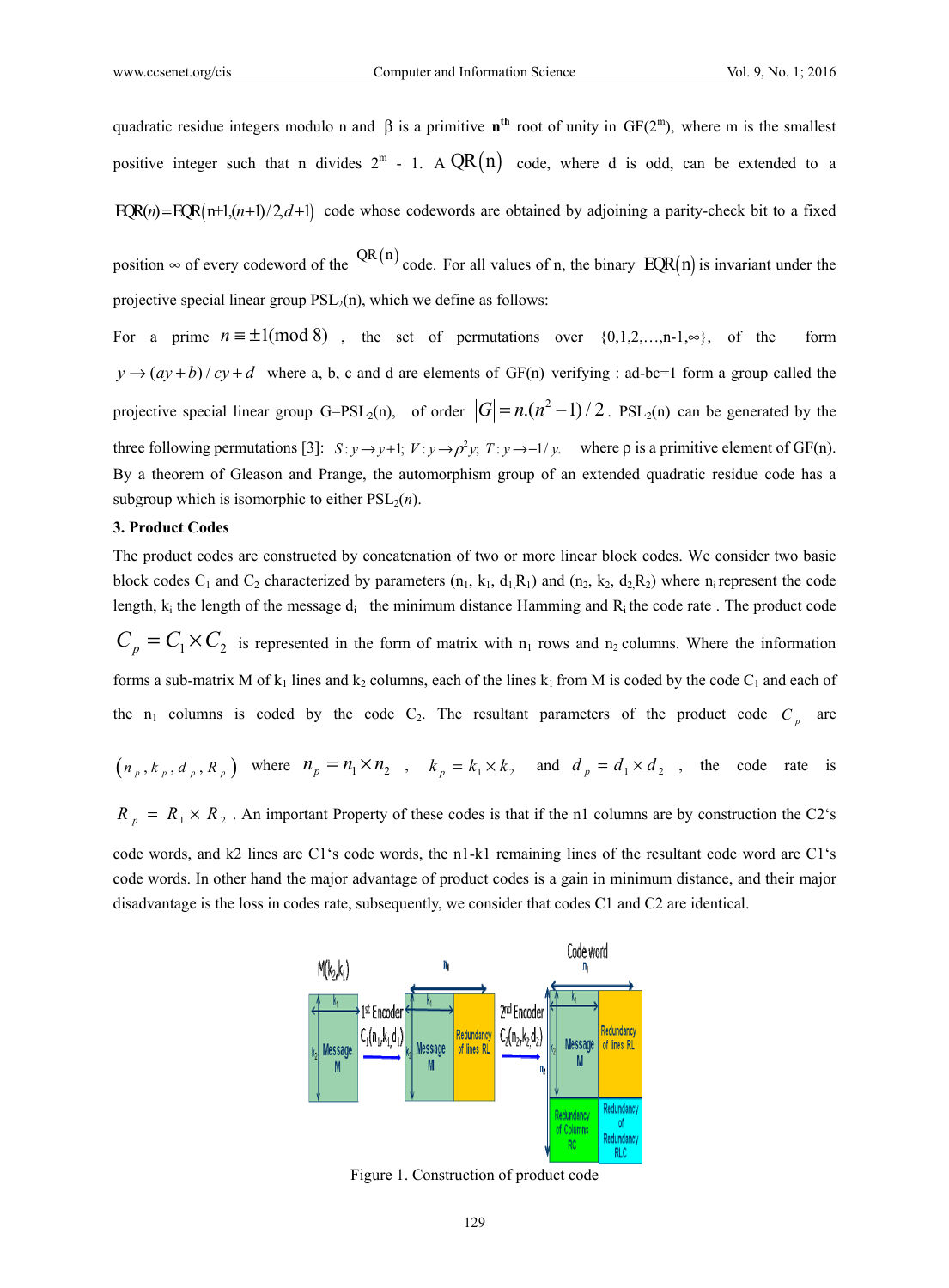#### **4. Soft Permutation Decoding Algorithm (SPDA)**

The SPDA algorithm proposed in [5], tries to find the closest codeword to the received word in terms of Euclidian distance. The algorithm works as shown below:



#### **5. Soft Output and the Schema of the Iterative Decoding**

## *5.1 Description of Confidence Value*

The concept of confidence value designated by  $\Phi$  is detailed in [4]. In this paragraph, we will simply give a brief description.

Let  $X = \{x_0, x_1, \ldots, x_{n-1}\}$  be the transmitted code word,  $\Phi = P\{D = X/R\}$  is the probability that the

decoder takes a correct decision  $D = \{d_0, d_1, ..., d_{n-1}\}$  given the received sequence  $R = \{r_0, r_1, ..., r_{n-1}\}$ .

That is the assessment of the decision of the decoder. Computing  $\Phi$  is impossible for a practical implementation, thus estimation has to be performed. To estimate Φ Soleymani et al are adopted a distance destructive denoted by

 $Dist_{dest}$  as a metric between R and D where only the positions increasing the Euclidian distance contribute, i.e. where the noise vector has a different polarity than the decision vector D, following.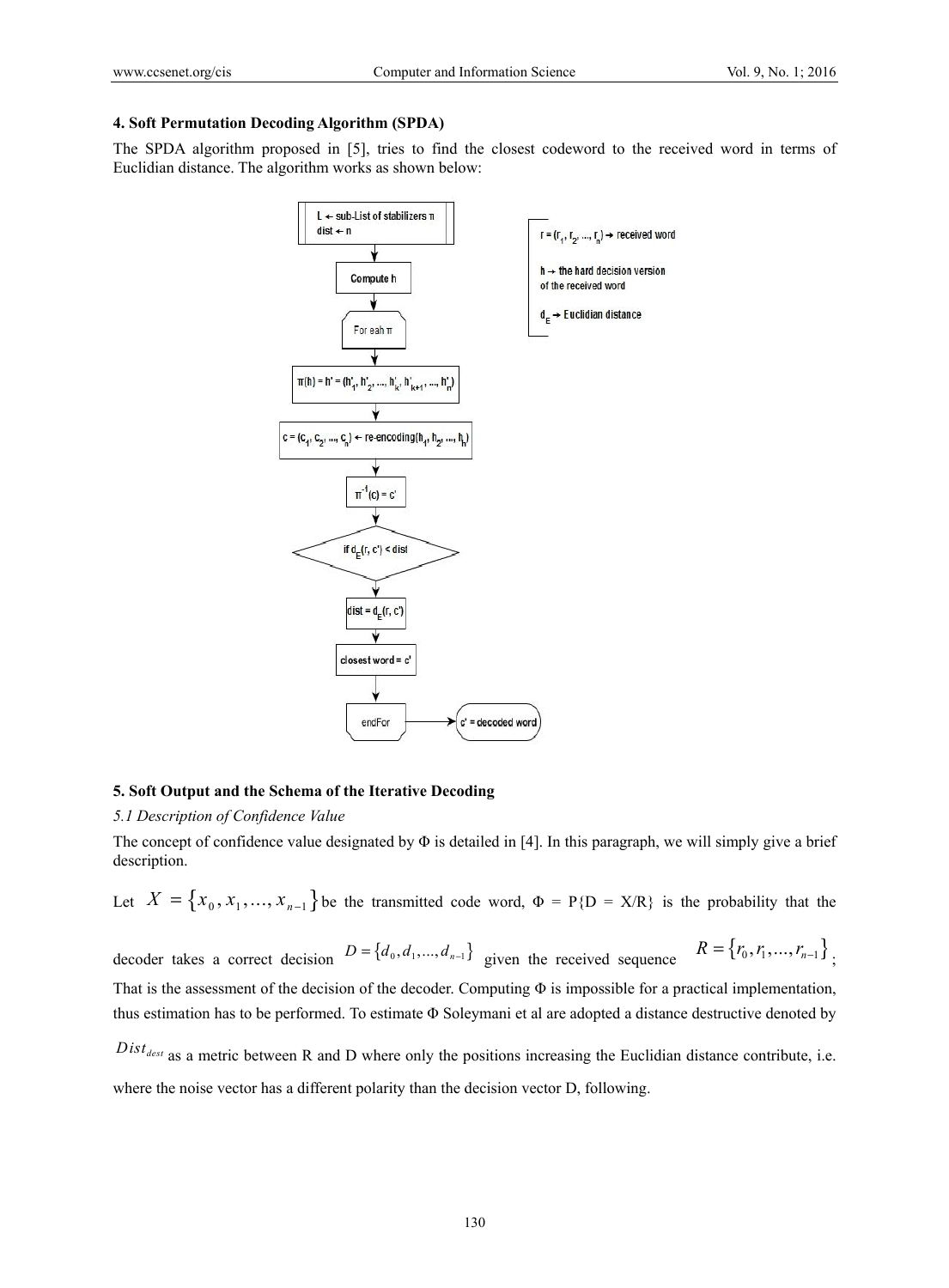$$
Dist_{dest} = \sum_{j \in \text{DES}} (r_j - d_j)^2
$$
  
where 
$$
DES = \{ j | (r_j - d_j) . d_j < 0 \}
$$
 (1)

There is a relationship between the confidence value  $\Phi$  and the destructive Euclidean distance  $D$  is  $t_{dest}$ . Using software simulation according to [2] the influence of the variable **Eb/No** and the number of iterations may be omitted, and treat the confidence value **Φ** as a function of destructive Euclidean distance, written as:

$$
\Phi = f\left(D\,ist_{dest}\right) \tag{2}
$$

Table 1 below resumes the function between  $Dist_{dest}$  and  $\Phi$  for some used residue codes (RQ) codes.

| Table 1. Confidence Value " $\Phi$ " Versus Distance destructive |
|------------------------------------------------------------------|
|------------------------------------------------------------------|

|                | <b>DEST</b> |           |      |             |                                   |      |                     |           |      |                  |
|----------------|-------------|-----------|------|-------------|-----------------------------------|------|---------------------|-----------|------|------------------|
| QR(23, 12, 7)  |             | $\leq$ 9  | 9    | 10          | 11                                | 12   | 13                  | 14        | 15   | >15              |
|                | Φ           | 0.99      |      |             | $0,97$ $0,95$ $0,91$ $0,72$ $0,5$ |      |                     | 0,36 0,33 |      | $\boldsymbol{0}$ |
|                | <b>DEST</b> |           |      |             |                                   |      |                     |           |      |                  |
| QR(41, 21, 9)  |             | $\leq$ 15 | 16   | 17          | 18                                | 19   | 20                  | 21        | 22   | >22              |
|                | Φ           | 0.99      | 0.98 | 0.95        | 0.89                              | 0.76 | 0.55                | 0.29      | 0.14 | 0.00             |
| QR(47, 24, 11) | <b>DEST</b> | $<$ 27    | 27   | 28          | 29                                | 30   | 31                  | 32        | 33   | >33              |
|                | Φ           | 0.99      |      | $0,95$ 0.93 |                                   |      | 0,84 0,71 0,53 0,21 |           | 0,12 | 0                |

## *5.2 Computing Soleymani's Soft Output*

In this subsection we give the computation of the soft output as it's described in [2] by Soleymani et al. Recall that  $X = \{x_0, x_1, ..., x_{n-1}\}$  is the transmitted Codeword, the symbol  $x_j$  j  $\in \{0, ..., n-1\}$  has certain

confidence value **Φ**. The probability of  $\mathcal{X}_j$  can be expressed as:

$$
P(x_j = \pm 1 | R) = P(x_j = \pm 1, D = X | R) + P(x_j = \pm 1, D \neq X | R)
$$
(3)

The first term represents the probability value when the decoder gives a correct codeword. applying Bayes' rule to this term will yield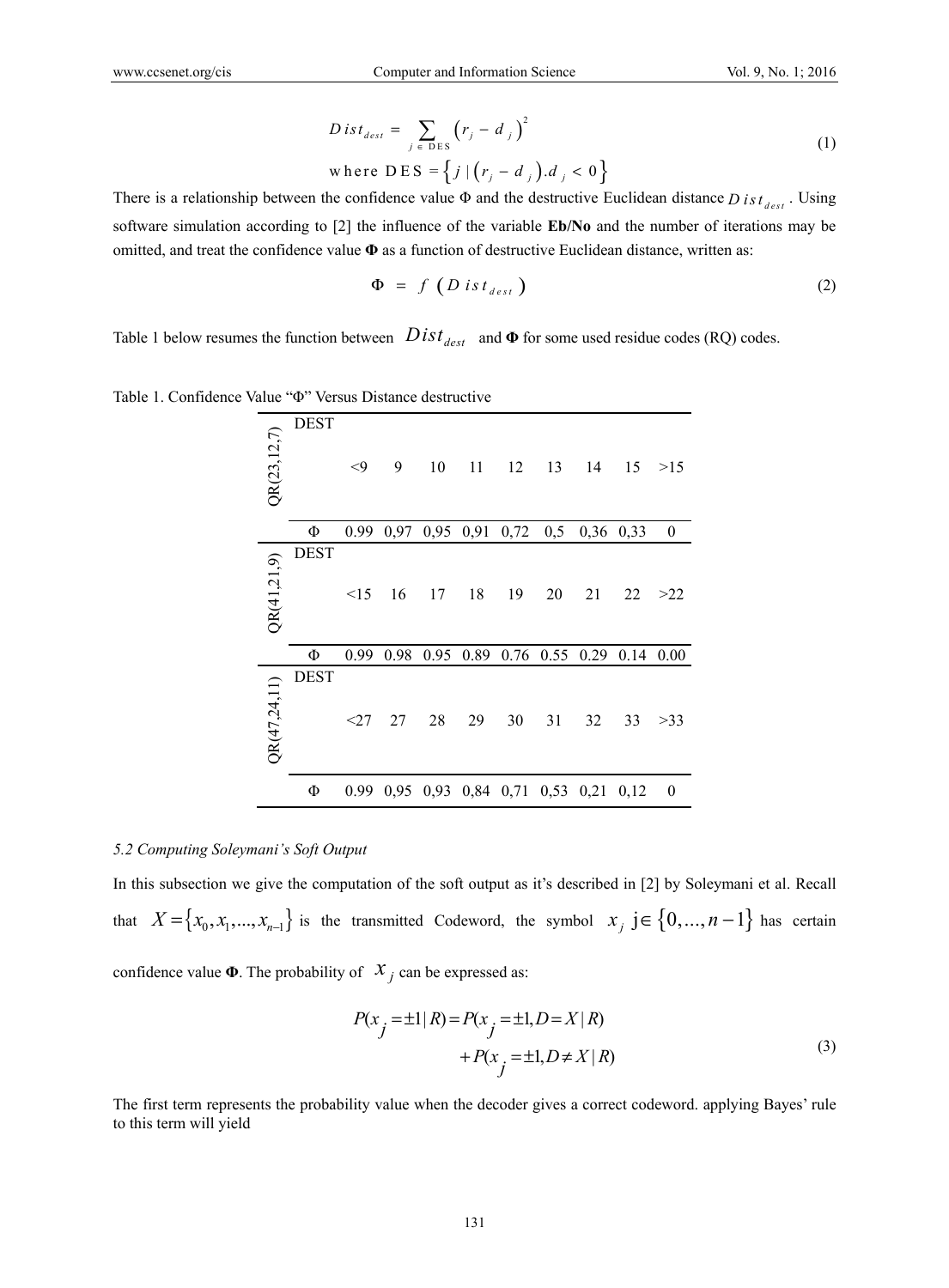$$
P(x_j = \pm 1, D = X | R) = P(x_j = \pm 1, D = X, R). P(D = X, R)
$$
  
=  $P(x_j = \pm 1, D = X, R). \Phi$  (4)

Since the decision bit  $d_j$  is known, then

$$
P(x_j = \pm 1, D = X | R) = \begin{cases} \phi & \text{if } d_j = x_j \\ 0 & \text{if } d_j \neq x_j \end{cases}
$$
 (5)

The second term in (3) represents the probability value when the decoder decides in favor of a wrong codeword. In this case, we consider the transmitted symbol  $\mathcal{X}_j$  is corrupted with Gaussian noise. Thus *In* this case, we consider the transmitted symbol  $\mathcal{X}_j$  is corrupted with Gaussian noise. Thus

$$
P(x_j = 1, D \neq X) = \frac{\exp\left(\pm 2r_j / \sigma^2\right)}{1 + \exp\left(\pm 2r_j / \sigma^2\right)}
$$
(6)

Again, we apply Bayes 'rule to the second term in (3) and get :

$$
P(x_j = \pm 1, D \neq X | R) = P(x_j = \pm 1, D \neq X, R) . P(D \neq X | R) = \frac{\exp(\pm 2r_j / \sigma^2)}{1 + \exp(\pm 2r_j / \sigma^2)} . (1 - \Phi)
$$
\n(7)

Combining (3)-(7), the a posteriori probability of  $x_j$  is found as:

$$
P(x_j = +1 | R) = \begin{cases} \frac{\exp\left(+2r_j/\sigma^2\right)}{1+\exp\left(+2r_j/\sigma^2\right)} \cdot (1-\Phi) & \text{if } d_j = +1\\ \frac{\exp\left(+2r_j/\sigma^2\right)}{1+\exp\left(+2r_j/\sigma^2\right)} \cdot (1-\Phi) & \text{if } d_j = -1 \end{cases}
$$
(8)

And

$$
P(x_j = -1 | R) = \begin{cases} \frac{\exp(-2r_j/\sigma^2)}{1 + \exp(-2r_j/\sigma^2)} \cdot (1 - \Phi) & \text{if } d_j = +1\\ \frac{\exp(-2r_j/\sigma^2)}{1 + \exp(-2r_j/\sigma^2)} \cdot (1 - \Phi) & \text{if } d_j = -1 \end{cases}
$$
(9)

Similar to the traditional algorithm described in previous section, we can obtain the extrinsic information  $W_j$  by the following equation

$$
\omega_{j} = \frac{\sigma^{2}}{2} \ln \left( \frac{P(x_{j} = +1 | R)}{P(x_{j} = -1 | R)} \right) - r_{j}
$$
\n(10)

Substituting  $P(xj = +1|R)$  and  $P(xj = -1|R)$ , we get

$$
\omega_j = d_j \left( \frac{\sigma^2}{2} \ln \left( \frac{\Phi + \exp\left(2r_j d_j / \sigma^2\right)}{1 - \Phi} \right) - r_j d_j \right) \tag{11}
$$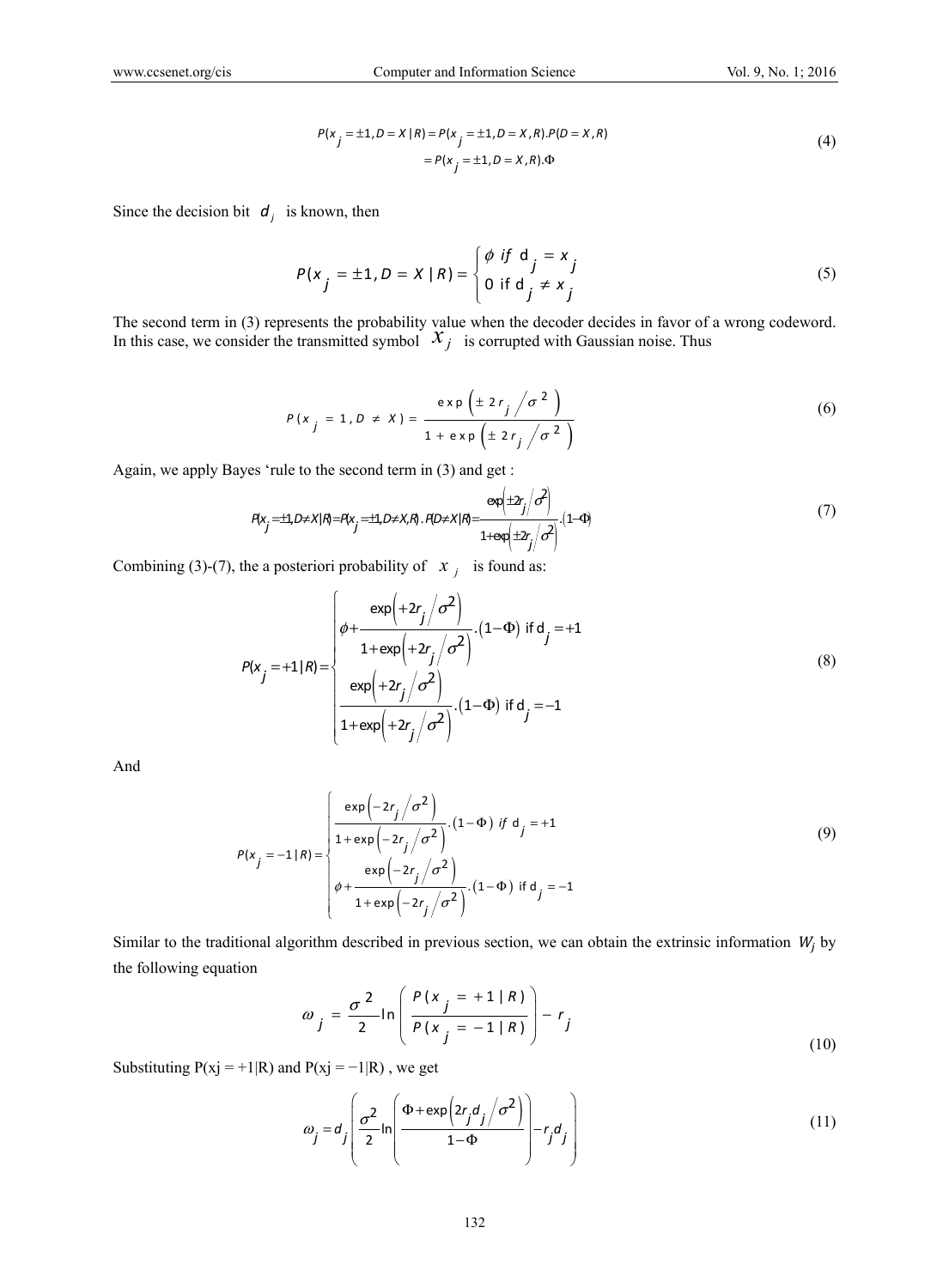Unlike other list-based algorithms, soft outputs generated by (10) can be directly fed into the next decoding stage.

#### *5.3 Iteratif Decoding Scheme*

Soleymani's algorithm is intended for decoding turbo product codes; it may be considered an improvement of the chase algorithm / Pyndiah. Indeed, in their algorithm Soleymani et al. adopt the same elementary decoder that Pyndiah is that of Chase-II, by calculating the soft output based on the list of candidates provided by the elementary decoder "ie Chase-II" and the weighting factors α and β. While Soleymani base its calculation of Soft output decision on elementary decoder while rejecting the other candidates, and by evaluating the decision depending on its distance from the received word, to assign the value of trust **Φ** previously described. The latter is used to calculate the extrinsic information.



Figure 2. Iteration  $J<sup>th</sup>$  du Turbo decodeur

Figure.2 present the **J<sup>th</sup>** itération of Soleymani's Turbo decoder. The **R**<sub>line</sub>(J) are the rows of the matrix **R**(J), where **R(0)** is received at the matrix output channel. The **R**<sub>line</sub>(J) are decoded by the first component decoder (rows decoder). And extrinsic information  $W_{line}$  (J) of the iteration J is calculated using the formula (11).  $W_{line}$  is added to the received word **R** to form the second component of the soft input decoder for decoding  $\mathbf{R}_{\text{column}}(\mathbf{J})$ which represent the columns of the matrix **R** (J) (column decoder). This allows us to get a hard decision **D** (J) and the extrinsic information  $W_{\text{column}}(J)$ . For the next iteration,  $W_{\text{column}}$  is added to the original received matrix R to form a matrix  $R (J + 1)$ , which in turn must be injected into the first component decoder. This operation, which injects  $R(J + 1)$ , to be repeated, and by default, it will become  $R(J)$ . This iterative process stops when the maximum number of iterations is reached.

#### **6. Simulations & Results**

*6.1 Permutations Effect on the Elementary Decoder* 

The Figure 3 shows that the increase of the number of the stabilizers improves the performances.



Figure 3. The performances of the soft decision algorithm for EQR(48,24,12) code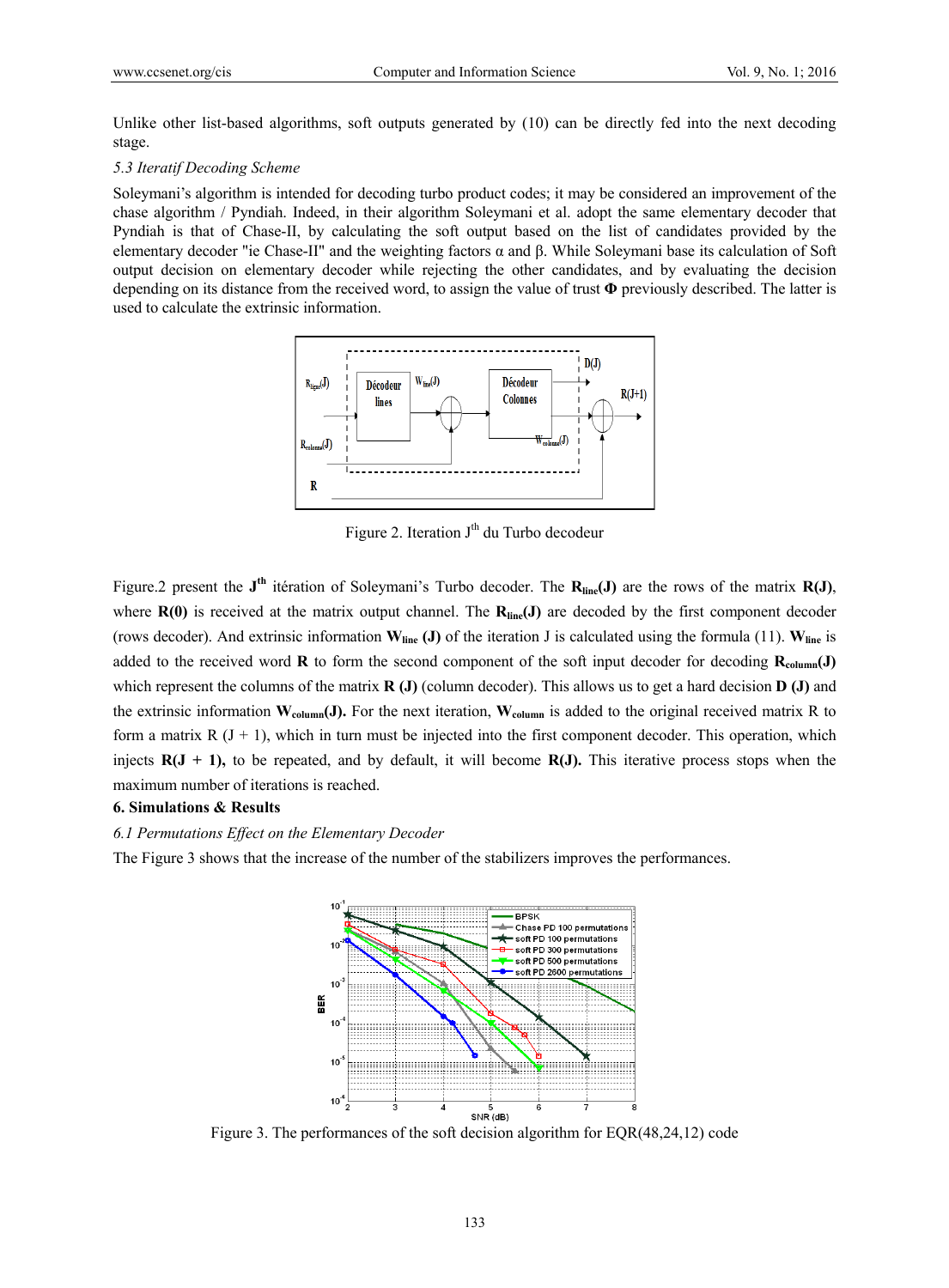

Figure 4. Comparaison between Chase PD and the soft decision algorithm for EQR (32,16,8) code

When the soft decision of permutation decoding algorithm works with 2600 stabilizers, for all values of the SNR, it is better than the Chase-2 decoding algorithm with 32 test sequences. The gain of coding is about 0.5 dB. As we see in the Figures 4, the performances of the soft decision of PD are equal or better than the Chase PD for the EQR(32,16,8).

*6.2 Permutations Effect on the SISO Decoder* 



Figure 5. Effect of the number of permutations on the proposed SISO for QR (47,24,11)2 code

In Figure 5, we present the simulation results for the RQ (47, 24, 11)2 code for different numbers of stabilizers of the code. Its show that the gain depends on the number of the permutations and the improvement becomes negligible when the number of permutations is greater than 1000.

*6.3 Turbo Effect* 



Figure 6. Turbo effect of the proposed SISO for  $QR(47,24,11)^2$  code